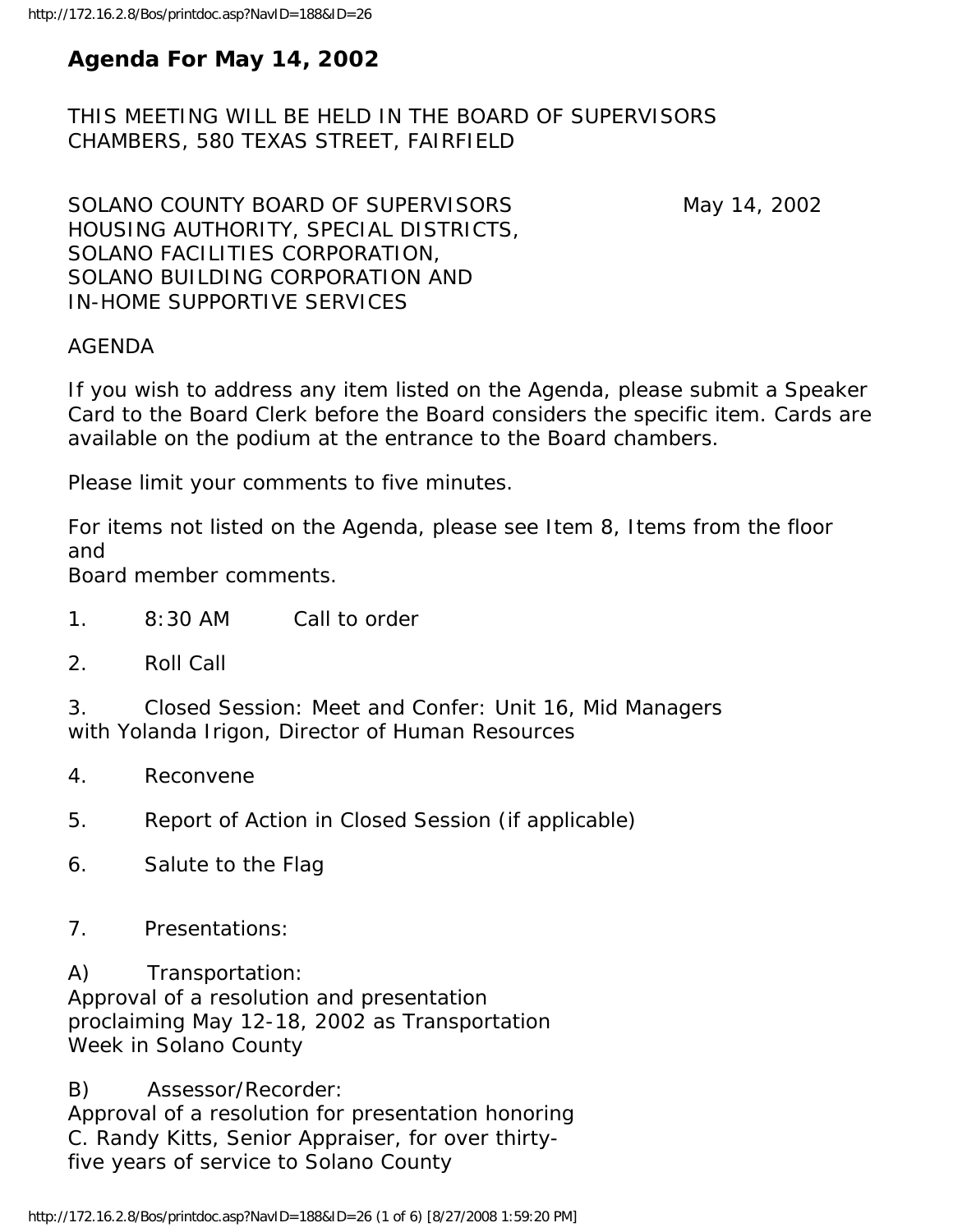(Supervisorial District 4)

8. Items from the floor and Board member comments

This is your opportunity to address the Board on a matter not listed on the Agenda, but it must be within the subject matter jurisdiction of the Board. Please submit a Speaker Card before the first speaker is called and limit your comments to five minutes.

- 9. Additions to or Deletions from the Agenda
- 10. Approval of the Agenda
- 11. Approval of Consent Calendar

The Board considers all matters listed under the Consent Calendar to be routine and will adopt them in one motion. There will be no discussion on these items before the Board votes on the motion unless Board members, staff or the public request specific items be discussed and/or removed from the Consent Calendar. If you wish to address specific items on the Consent Calendar, please submit a Speaker Card before the Board takes action on the Consent Calendar and appropriately limit your comments to five minutes.

### CONSENT CALENDAR

### GENERAL GOVERNMENT

12. Clerk of the Board of Supervisors: Approval of Minutes: Board of Supervisors April 23, 2002

13. County Counsel:

Approval to change the name of the Ulatis Resource Conservation District to Solano Resource Conservation District at the request of the District

14. Treasurer-Tax Collector-County Clerk:

Approval of a resolution and various documents to provide for the issuance of \$45,000,000 in General Obligation Bonds for the Fairfield-Suisun Unified School District (no County Cost)

### HEALTH AND SOCIAL SERVICES: None

## CRIMINAL JUSTICE: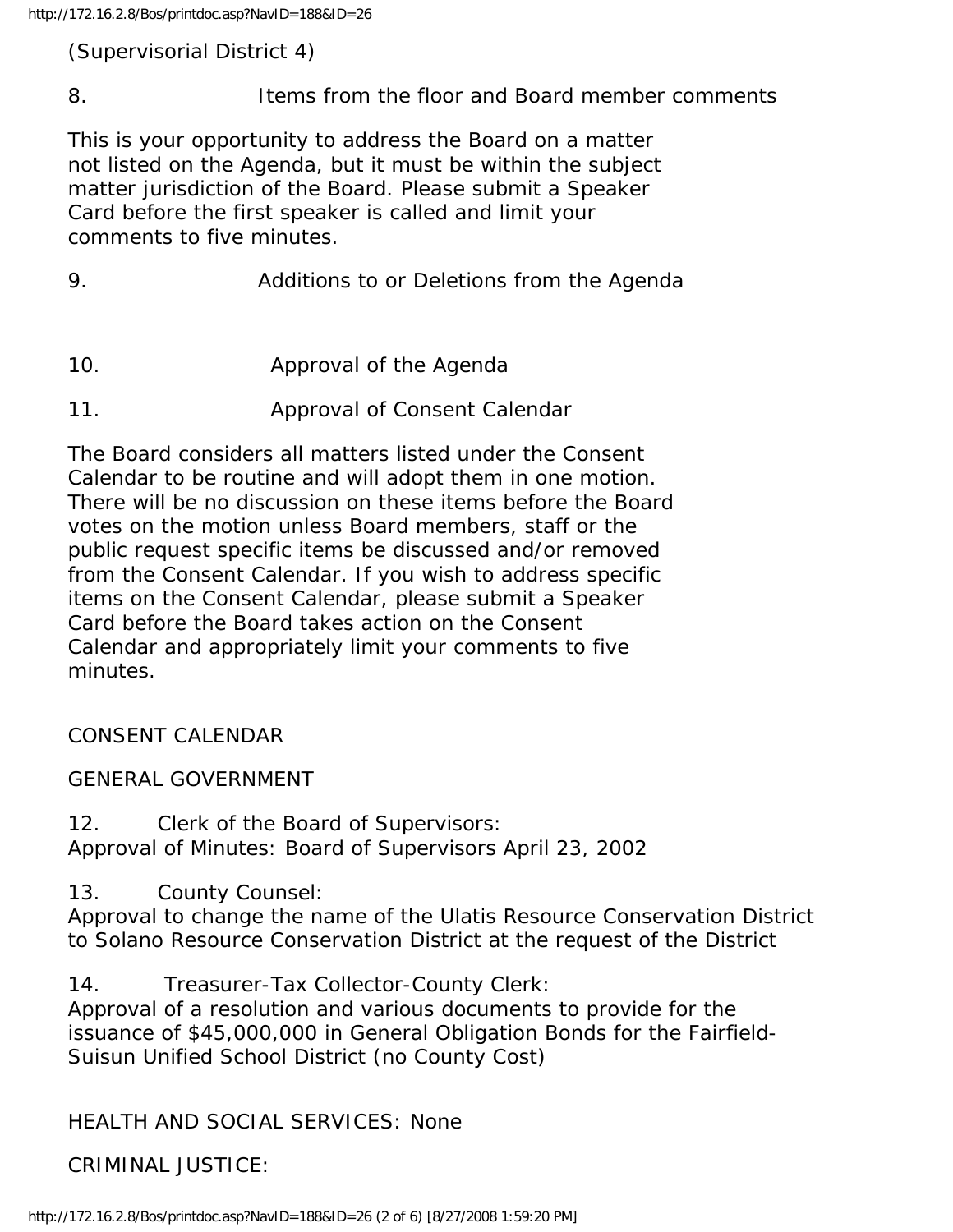#### 15. Probation:

Approval of release of accountability for unaccounted for fixed assets in the amount of \$18,781 (miscellaneous computer and office equipment)

#### 16. Sheriff:

Approval of a contract with Level II Incorporated in the amount of \$331,736 for the purchase of an integrated California Law Enforcement Telecommunications System (CLETS) message switch (AB3229 funding included in FY2001/02 Budget, unspent and rolled over to current fiscal year)

#### LAND USE/TRANSPORTATION

#### 17. Transportation:

Approval of a Corporate Hangar Lease Agreement with Copart Auto Auctions, Inc. for an initial term of twenty years to construct a corporate aircraft hangar at the Nut Tree Airport including subletting amendments and including those amendments in any future corporate hangar lease agreements; authorize the Airport Manager to execute the agreements on behalf of the County (approximately \$12,500+ in additional airport revenues per year)

#### **OTHER**

18. Library:

Approval of a cooperative agreement for literacy joint venture projects with Vallejo City Unified School District and the City of Vallejo

SPECIAL DISTRICTS GOVERNED BY THE BOARD OF SUPERVISORS: None

#### SCHEDULED CALENDAR

19. Rescheduled Consent Items: (Items pulled from Consent Calendar above)

- $(A)$  E)
- $(B)$  F)
- C) G)
- D) H)

#### GENERAL GOVERNMENT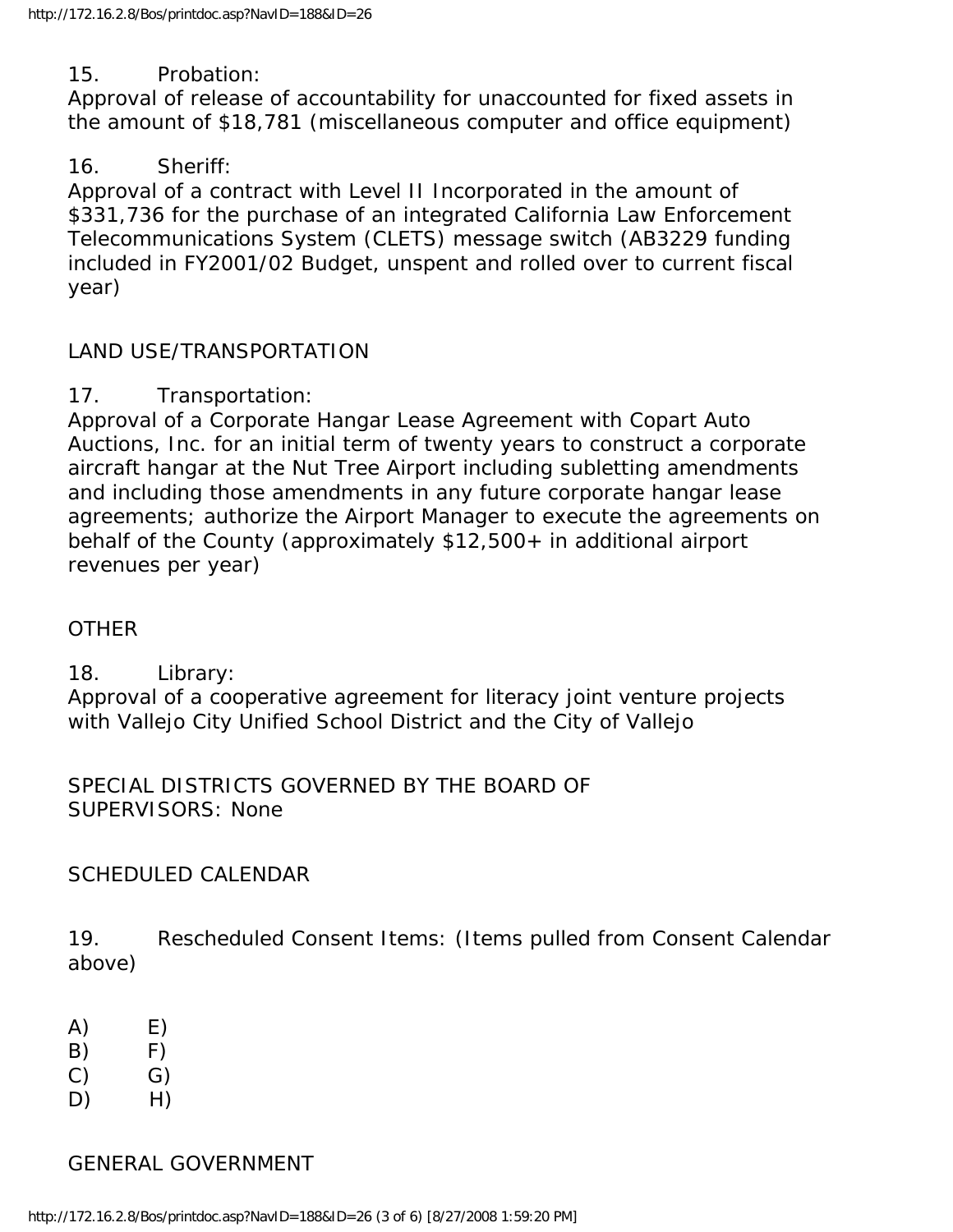20. County Administrator''s Office:

1. Receive a project status report for the Solano County Government Center in Fairfield, California focused on:

a) a design progress presentation of exterior building and site design for the County Administration Center and adjacent parking structure

b) the previously authorized Project Delivery Method, and

c) a summary of overall project progress and immediate future actions; and

2. Approve a Public Facilities Fees Contingency transfer of \$1,950,000 to the Fairfield Downtown Project for pre-construction activities (4/5 vote required);

3. Approve a transfer-in of \$1,950,000 from Public Facilities Fees to the Fairfield Downtown Project to provide additional funding for preconstruction activity, due to an accelerated project schedule

21. General Services:

Consider adoption of a Resolution of Intention to sell 9.188 acres of land located at 2100 West Texas Street, Fairfield to the highest bidder through a public bid process (2/3 vote required); authorize the General Services Department to disseminate a bid package for the sale of the real property with a minimum bid cash price of \$7.55 per square foot;

set date for a noticed/published hearing to open sealed bids and consider oral bids for the possible sale of the real property Suggested date for noticed/published hearing: August 6, 2002 at 9:00 a.m.

HEALTH AND SOCIAL SERVICES: None

CRIMINAL JUSTICE: None

LAND USE/TRANSPORTATION: None

OTHER: None

MISCELLANEOUS ITEMS

22. Appointments/Resignations to Boards and Commissions:

A) County Counsel: Appointment of Mark Hall to the Board of Trustees of Reclamation District #2034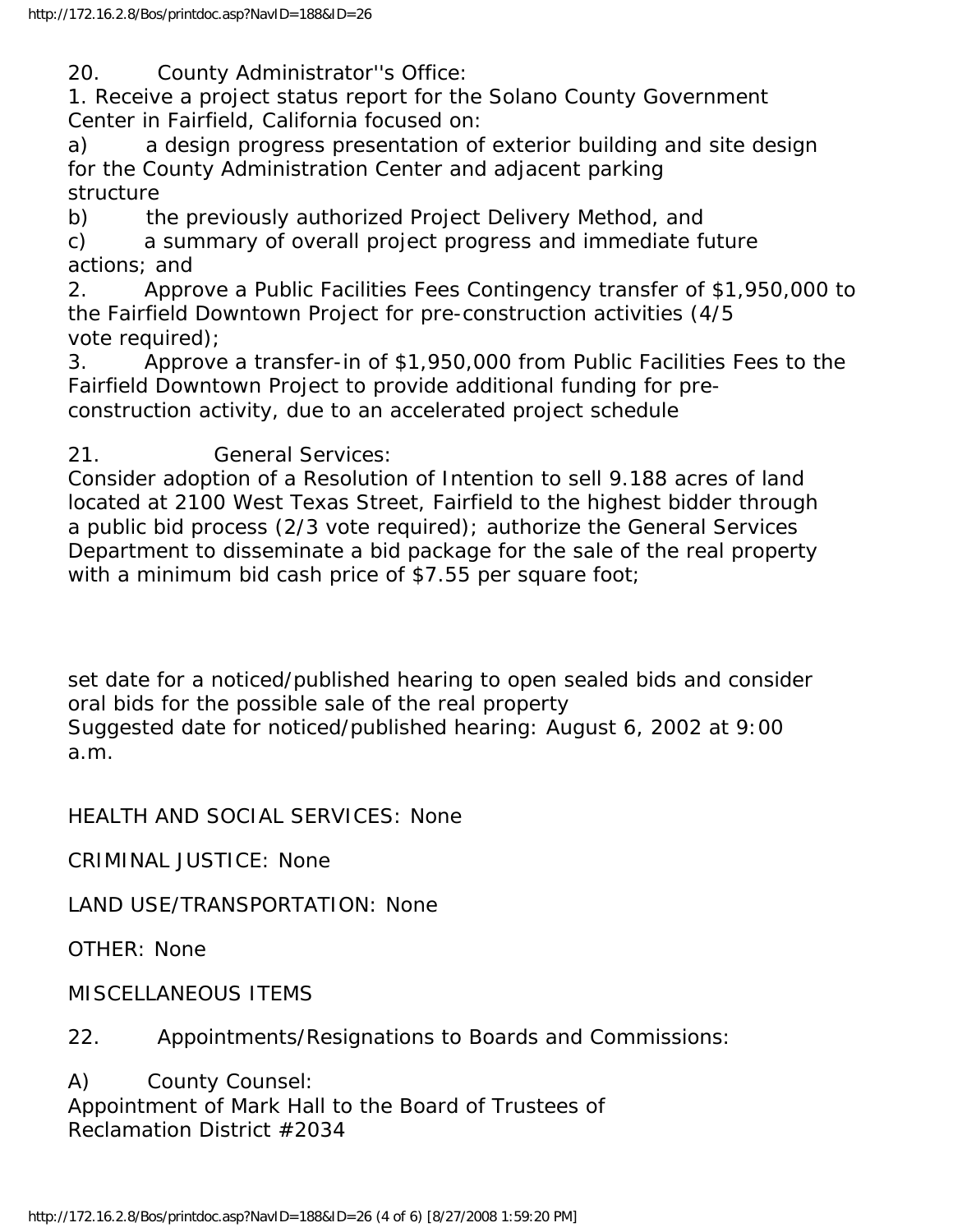B) Treasurer/Tax Collector/County Clerk:

Appointment of William Taylor to the Treasury Oversight Committee

C) Board of Supervisors:

1) Reappointment of Joyce Halton to the Solano County Arts Council

2) Reappointment of Jeff Kauffman to the Ryer Island Fire Protection District

3) Appointment of Stan R. Arterberry to the Rockville Cemetery District

D) Health and Social Services:

Appointment of Joyce Floyd to the Solano-Napa-Yolo Commission on Medical Care dba Partnership HealthPlan of California

2:00 p.m.

23. Environmental Management:

A) Conduct a noticed/published hearing to consider an appeal of the Planning Commission''s approval of Minor Revision #1 to Use Permit No. U-00-13 of California Exploration, Inc. authorizing additional time for the temporary drilling and well construction of a natural gas well on an existing production pad in the Primary Management Area of the Suisun Marsh

B) Conduct a noticed/published hearing to consider an appeal of the Planning Commission''s approval of Minor Revision No. 4 to Use Permit No. U-95-03 of the Seventh Day Adventist Church and Maranatha Broadcasting, Inc. to allow for the conversion of use of an existing 42 x 60 foot modular unit from a caretaker''s unit to a radio broadcast station and associated offices

24. Adjourn

### MEETING CALENDAR

5/14 4:00 p.m. Maternal, Child, and Adolescent Health Advisory Board, 1735 Enterprise Dr., Bldg. 3, Gain Conf. Rm., FF 5/15 9:30 a.m. BAAQMD 939 Ellis St., San Francisco 5/15 2:00 p.m. Health & Social Services Subcommittee, Board of Supervisors Chambers, 580 Texas St., FF 5/15 4:00 p.m. Solano County Equal Employment